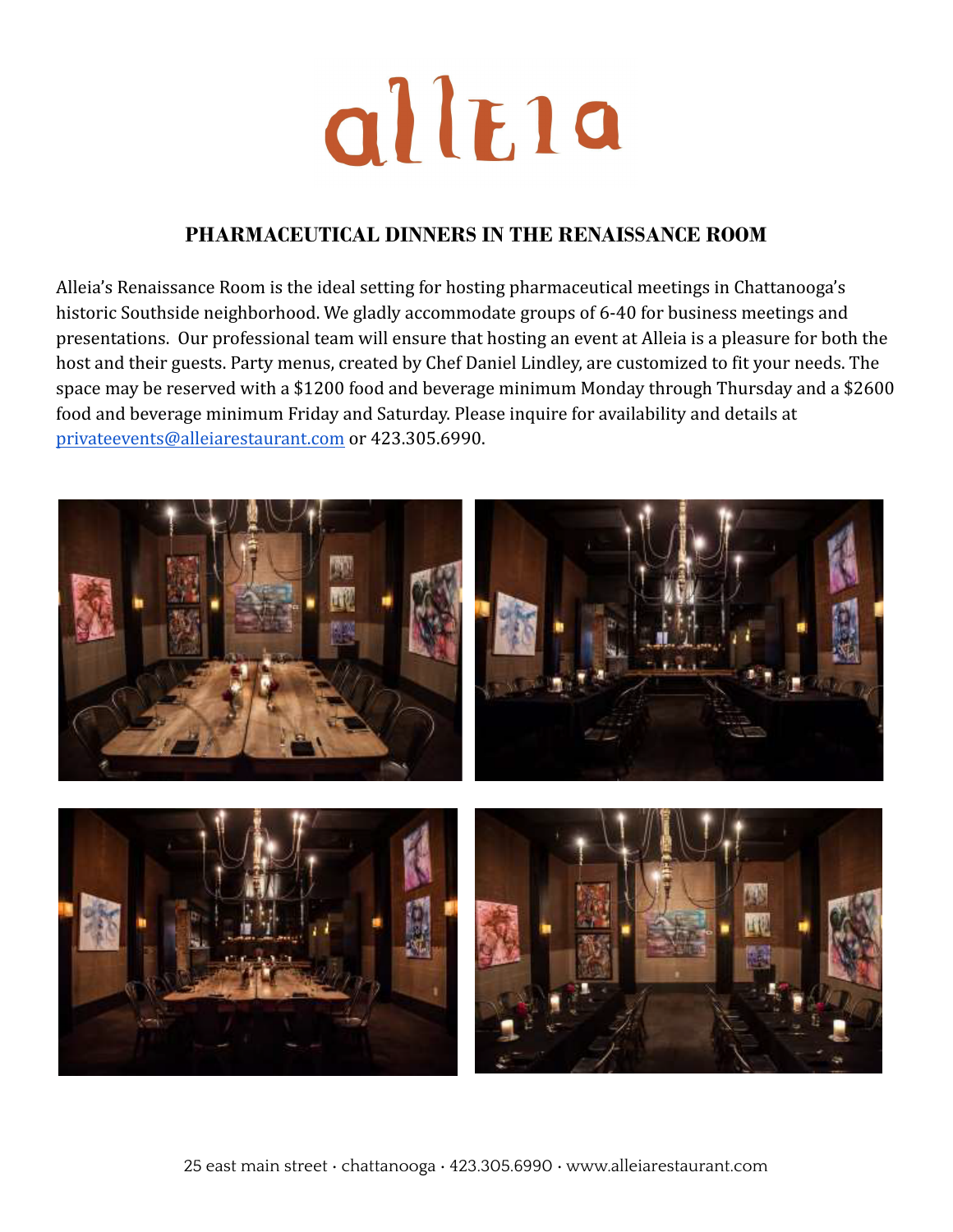## allEla

#### **PHARMACEUTICAL PACKAGE**

*N/A - \$125/per guest (includes four course dinner, soft beverages, tax & gratuity)*

#### *SAMPLE DINNER MENU*

ANTIPASTI (for the table) hand dipped ricotta bruschetta • truffle honey *benton's* bacon wrapped dates • aged balsamic fried *rhode island* calamari • lemon various neapolitan style flatbreads

INSALATE (choice of one) local lettuces • farm vegetables • lemon vinaigrette caesar salad • romaine hearts • shaved grana padano

PRIMI/SECONDI (choice of one) tagliatelle • bolognese ravioli • pumpkin • brown butter angel hair • gulf shrimp • soffrito • tomatoes wood-fired pork shoulder • balsamic new york strip steak • porcini duxelles gulf grouper • lemon vinaigrette

> DOLCI (choice of one) tiramisu flourless chocolate cake

#### *DRINK MENU (unlimited)*

bottled waters & specialty sodas soft beverages & iced tea coffee & hot tea

#### *ALCOHOL*

all alcohol on individual guest checks and not inclusive of \$125/per guest package